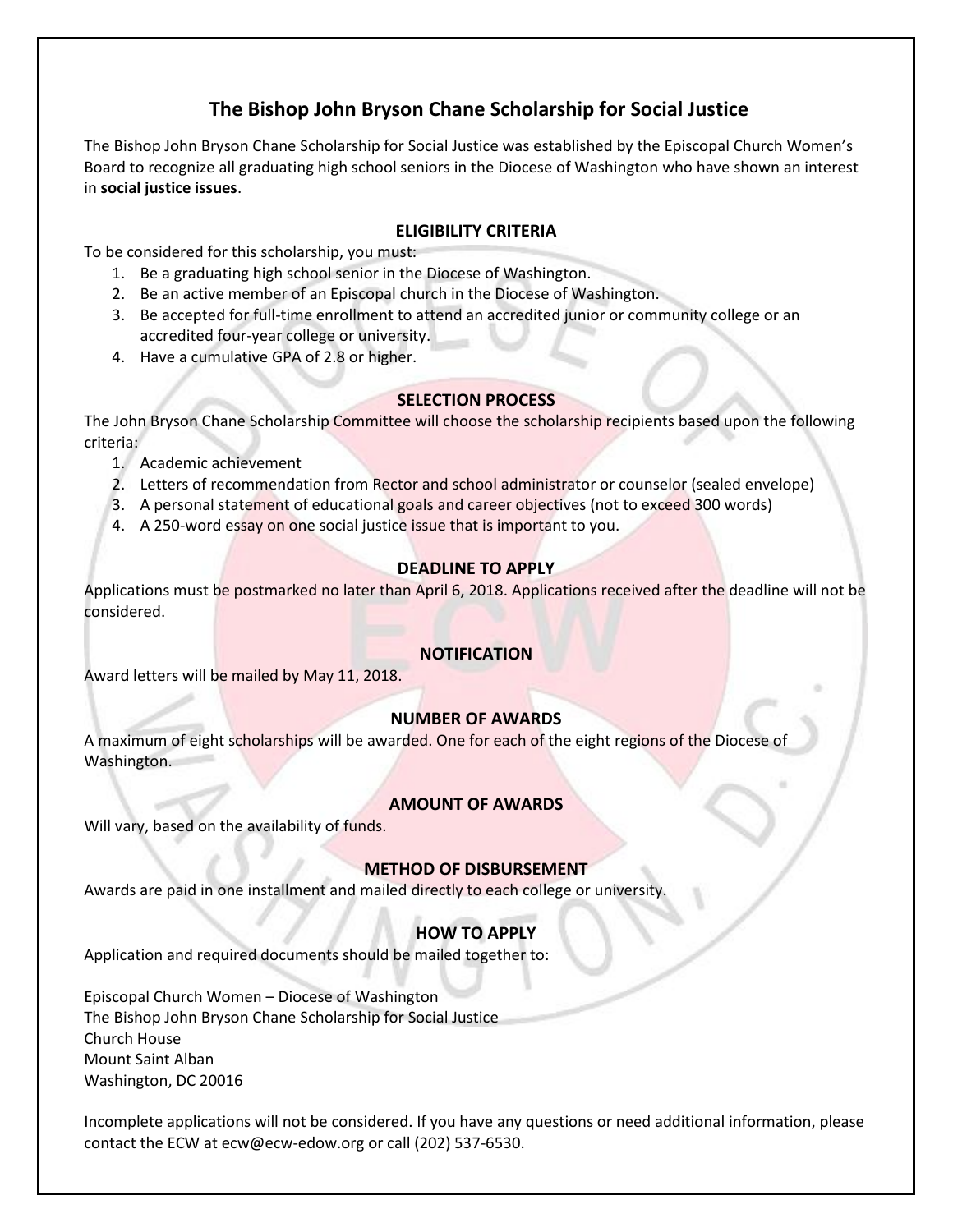# **The Bishop John Bryson Chane Scholarship for Social Justice**

## **2018 APPLICATION**

### **A. Minimum Requirements** – Student must be:

A

- 1. An **active** member of an Episcopal church in the Diocese of Washington (Rector's recommendation required).
- 2. A *bona fide* resident of the District of Columbia, Charles, Montgomery, Prince George's, or St. Mary's County.
- 3. A graduating high school senior with a 2.8 GPA or higher.
- 4. Accepted to an accredited college or university.
- **B. Student Information:** This application and all required documents (see page 2), complete in every detail, must be received or postmarked by April 6, 2018 if consideration is to be given. Type or print in ink.

A

| Name: _______                                                                                                                                                                                                                  |    |              |                                                                |                       |      |
|--------------------------------------------------------------------------------------------------------------------------------------------------------------------------------------------------------------------------------|----|--------------|----------------------------------------------------------------|-----------------------|------|
| Last                                                                                                                                                                                                                           |    | <b>First</b> |                                                                | <b>Middle Initial</b> |      |
| Home Address: North Management of the Second Street and Second Street and Second Street and Street and Street Assemblance and Street and Street and Street and Street and Street and Street and Street and Street and Street a |    |              |                                                                |                       |      |
| <b>Street</b>                                                                                                                                                                                                                  |    | <b>City</b>  | <b>County</b><br><b>Service</b>                                | <b>State</b>          | Zip  |
|                                                                                                                                                                                                                                |    |              | Date of Birth: <b>William Property Advisory Property</b>       |                       | Sex: |
| E-mail Address: National Address: National Address: National Address: National Address: National Address                                                                                                                       |    |              |                                                                |                       |      |
| Church Affiliation: __________                                                                                                                                                                                                 |    |              |                                                                |                       | ÷    |
|                                                                                                                                                                                                                                |    |              |                                                                |                       |      |
| <b>Church Address:</b><br><b>Street</b>                                                                                                                                                                                        |    | <b>City</b>  |                                                                | <b>State</b>          | Zip  |
|                                                                                                                                                                                                                                |    |              |                                                                |                       |      |
|                                                                                                                                                                                                                                |    |              | Church Telephone: (Church Telephone: (Church Telephone: (Chang |                       |      |
|                                                                                                                                                                                                                                |    |              |                                                                |                       |      |
|                                                                                                                                                                                                                                |    |              |                                                                |                       |      |
| Date of Graduation: ___________________ Numerical Class Rank/Percentile Class Rank: ________________                                                                                                                           |    |              |                                                                |                       |      |
| Approximate GPA: ______ SAT Scores: (verbal) ___________ (math) ______________ ACT score: _________                                                                                                                            |    |              |                                                                |                       |      |
| National Honor Society: yes _____                                                                                                                                                                                              | no |              |                                                                |                       |      |